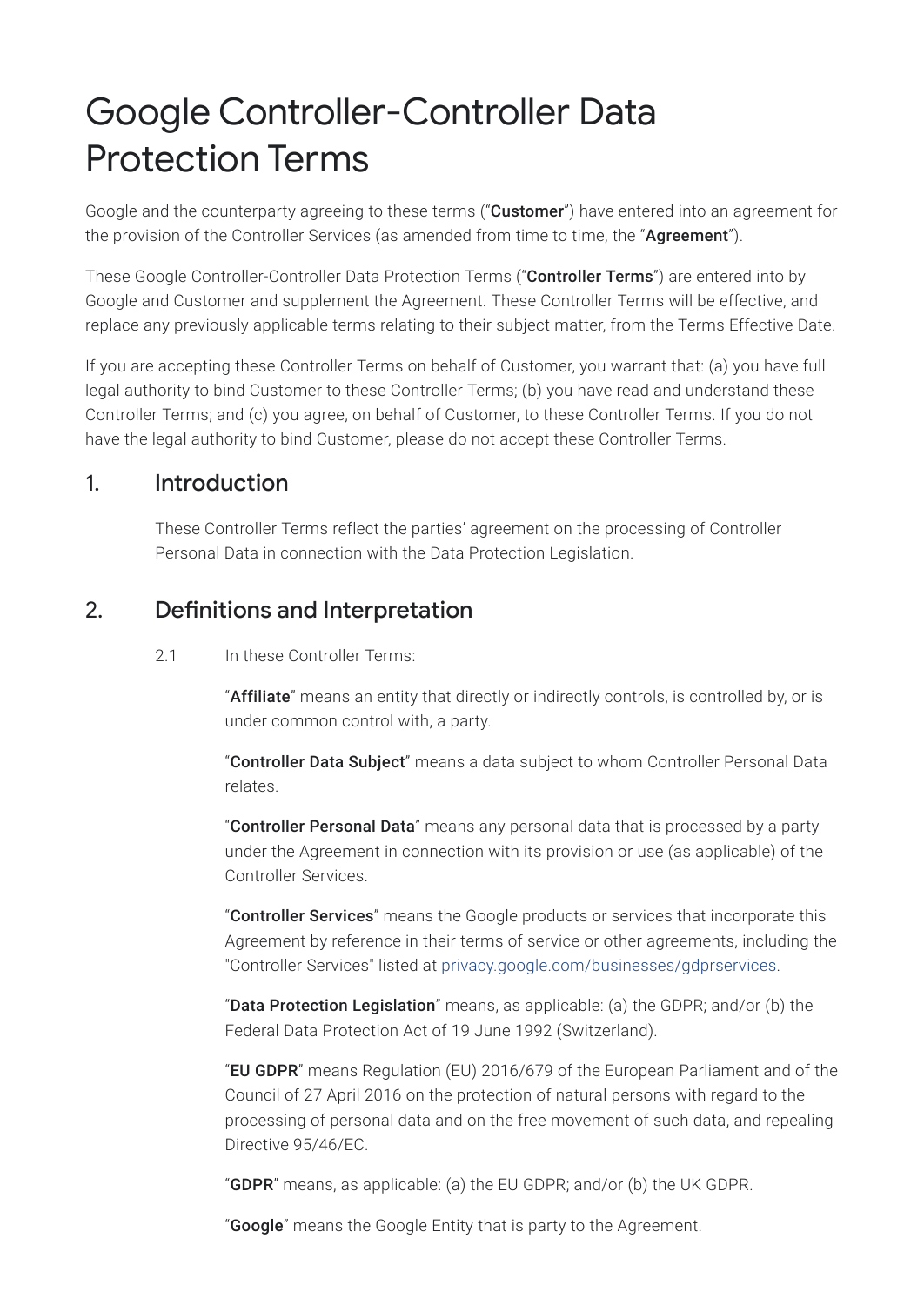"Google Entity" means Google LLC (formerly known as Google Inc.), Google Ireland Limited, or any other Affiliate of Google LLC.

"Privacy Shield" means the EU-U.S. Privacy Shield legal framework, the Swiss-U.S. Privacy Shield legal framework, and any equivalent legal framework that may apply between the UK and the United States.

"Terms Effective Date" means, as applicable:

- (a) 25 May 2018, if Customer clicked to accept or the parties otherwise agreed to these Controller Terms before or on such date; or
- (b) the date on which Customer clicked to accept or the parties otherwise agreed to these Controller Terms, if such date is after 25 May 2018.

"UK GDPR" means the EU GDPR as amended and incorporated into UK law under the UK European Union (Withdrawal) Act 2018, if in force.

- 2.2 The terms "controller", "data subject", "personal data", "processing" and "processor" as used in these Controller Terms have the meanings given in the GDPR.
- 2.3 Any examples in these Controller Terms are illustrative and not the sole examples of a particular concept.
- 2.4 Any reference to a legal framework, statute or other legislative enactment is a reference to it as amended or re-enacted from time to time.

#### 3. Application of these Controller Terms

- 3.1 **Application of Data Protection Legislation**. These Controller Terms will only apply to the extent that the Data Protection Legislation applies to the processing of Controller Personal Data.
- 3.2 **Application to Controller Services**. These Controller Terms will only apply to the Controller Services for which the parties agreed to these Controller Terms (for example: (a) the Controller Services for which Customer clicked to accept these Controller Terms; or (b) if the Agreement incorporates these Controller Terms by reference, the Controller Services that are the subject of the Agreement).

#### 4. Roles and Restrictions on Processing

#### 4.1 **Independent Controllers**. Each party:

- (a) is an independent controller of Controller Personal Data under the Data Protection Legislation;
- (b) will individually determine the purposes and means of its processing of Controller Personal Data; and
- (c) will comply with the obligations applicable to it under the Data Protection Legislation regarding the processing of Controller Personal Data.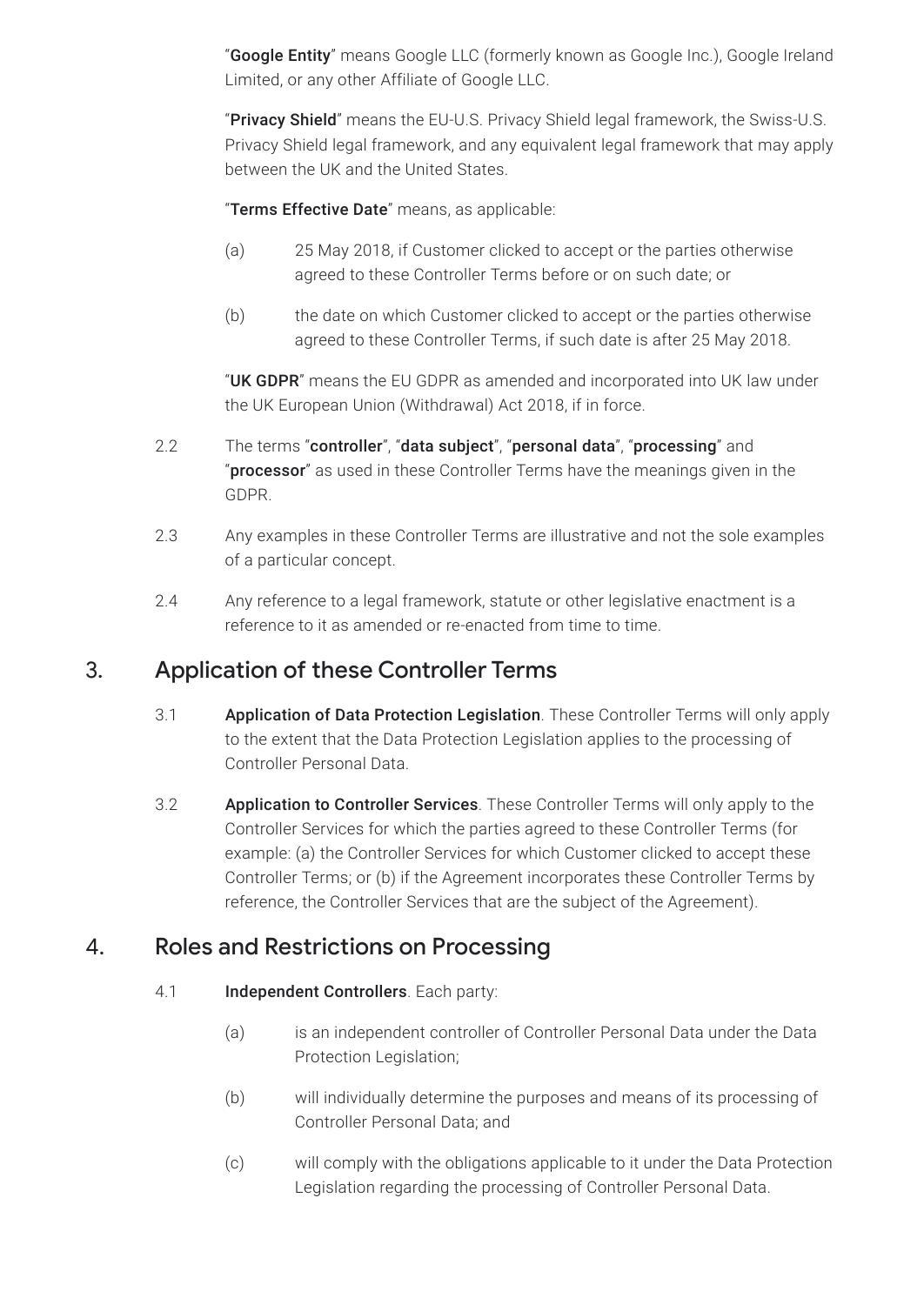4.2 Restrictions on Processing. Section 4.1 (Independent Controllers) will not affect any restrictions on either party's rights to use or otherwise process Controller Personal Data under the Agreement.

## 5. Data Transfers

- 5.1 Transfers of Data. Either party may transfer Controller Personal Data to third countries if it complies with the provisions on the transfer of personal data to third countries in the Data Protection Legislation.
- 5.2 Google's Privacy Shield Certification. As at the date Customer clicked to accept or the parties otherwise agreed to these Controller Terms, the parent company of the Google group, Google LLC, is certified under Privacy Shield. This Section 5.2 (Google's Privacy Shield Certification) constitutes notice in writing from Google to Customer for the purpose of Section 6.1(c).

## 6. Privacy Shield Onward Transfer Provisions

- 6.1 Application of Section 6. Sections 6.2 (Use of Data Provider Personal Data) and 6.3 (Protection of Data Provider Personal Data) will only apply to the extent that:
	- (a) a party (the "**Data Recipient**") processes Controller Personal Data that is made available by the other party (the "Data Provider") in connection with the Agreement (such Controller Personal Data, "Data Provider Personal Data");
	- (b) the Data Provider or its Affiliate is certified under Privacy Shield; and
	- (c) the Data Provider notifies the Data Recipient of such Privacy Shield certification in writing.

#### 6.2 Use of Data Provider Personal Data.

- (a) Under the onward transfer principle under Privacy Shield, the Data Recipient will only use Data Provider Personal Data in a manner consistent with the consent provided by the relevant Controller Data Subjects.
- (b) To the extent the Data Provider fails to obtain consent from the relevant Controller Data Subjects as required under the Agreement, the Data Recipient will not be in breach of Section 6.2(a) if it uses Data Provider Personal Data consistent with the required consent.

#### 6.3 Protection of Data Provider Personal Data.

- (a) The Data Recipient will provide a level of protection for Data Provider Personal Data that is at least equivalent to that required under Privacy Shield.
- (b) If the Data Recipient determines that it cannot comply with Section 6.3(a), it will: (i) notify the Data Provider in writing; and (ii) either cease processing the Data Provider Personal Data or take reasonable and appropriate steps to remedy such non-compliance.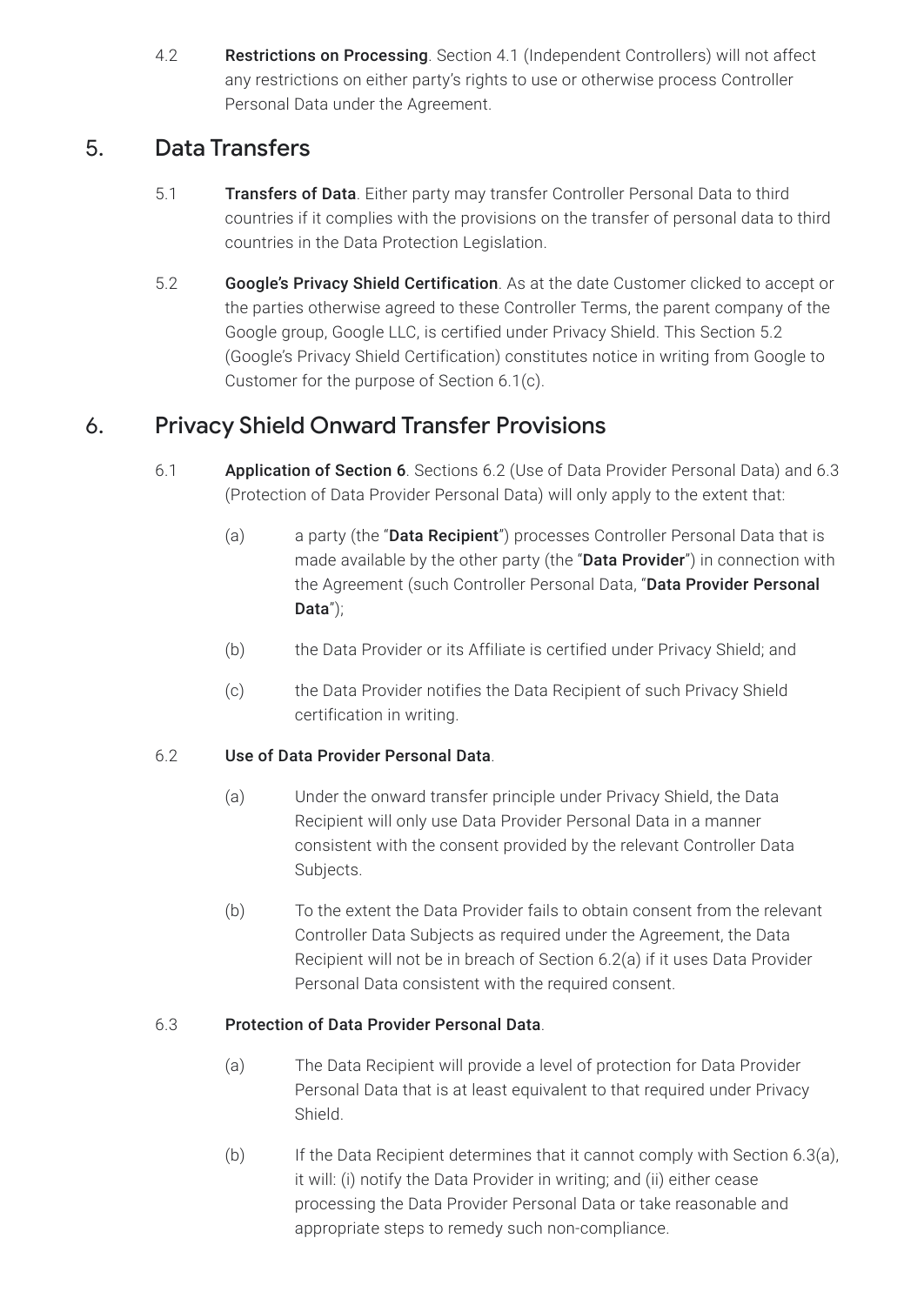## 7. Liability

If the Agreement is governed by the laws of:

- (a) a state of the United States of America, then, notwithstanding anything else in the Agreement, the total liability of either party towards the other party under or in connection with these Controller Terms will be limited to the maximum monetary or payment-based amount at which that party's liability is capped under the Agreement (for clarity, any exclusion of indemnification claims from the Agreement's limitation of liability will not apply to indemnification claims under the Agreement relating to the Data Protection Legislation); or
- (b) a jurisdiction that is not a state of the United States of America, then the liability of the parties under or in connection with these Controller Terms will be subject to the exclusions and limitations of liability in the Agreement.

## 8. Priority

- 8.1 **Effect of these Controller Terms**. If there is any conflict or inconsistency between the terms of these Controller Terms and the remainder of the Agreement then, subject to Sections 4.2 (Restrictions on Processing) and 8.2 (Processor Terms), the terms of these Controller Terms will govern. Subject to the amendments in these Controller Terms, the Agreement remains in full force and effect.
- 8.2 Processor Terms. These Controller Terms will not affect any separate terms between Google and Customer reflecting a controller-processor relationship for a service other than the Controller Services.

#### 9. Changes to these Controller Terms

- 9.1 **Changes to Controller Services in Scope**. Google may only change the list of potential Controller Services at [privacy.google.com/businesses/gdprservices:](https://privacy.google.com/businesses/gdprservices/)
	- (a) to reflect a change to the name of a service;
	- (b) to add a new service; or
	- (c) to remove a service where either: (i) all contracts for the provision of that service are terminated; or (ii) Google has Customer's consent.
- 9.2 **Changes to Controller Terms**. Google may change these Controller Terms if the change:
	- (a) is as described in Section 9.1 (Changes to Controller Services in Scope);
	- (b) is required to comply with applicable law, applicable regulation, a court order or guidance issued by a governmental regulator or agency; or
	- (c) does not: (i) seek to alter the categorisation of the parties as independent controllers of Controller Personal Data under the Data Protection Legislation; (ii) expand the scope of, or remove any restrictions on, either party's rights to use or otherwise process Controller Personal Data; or (iii)